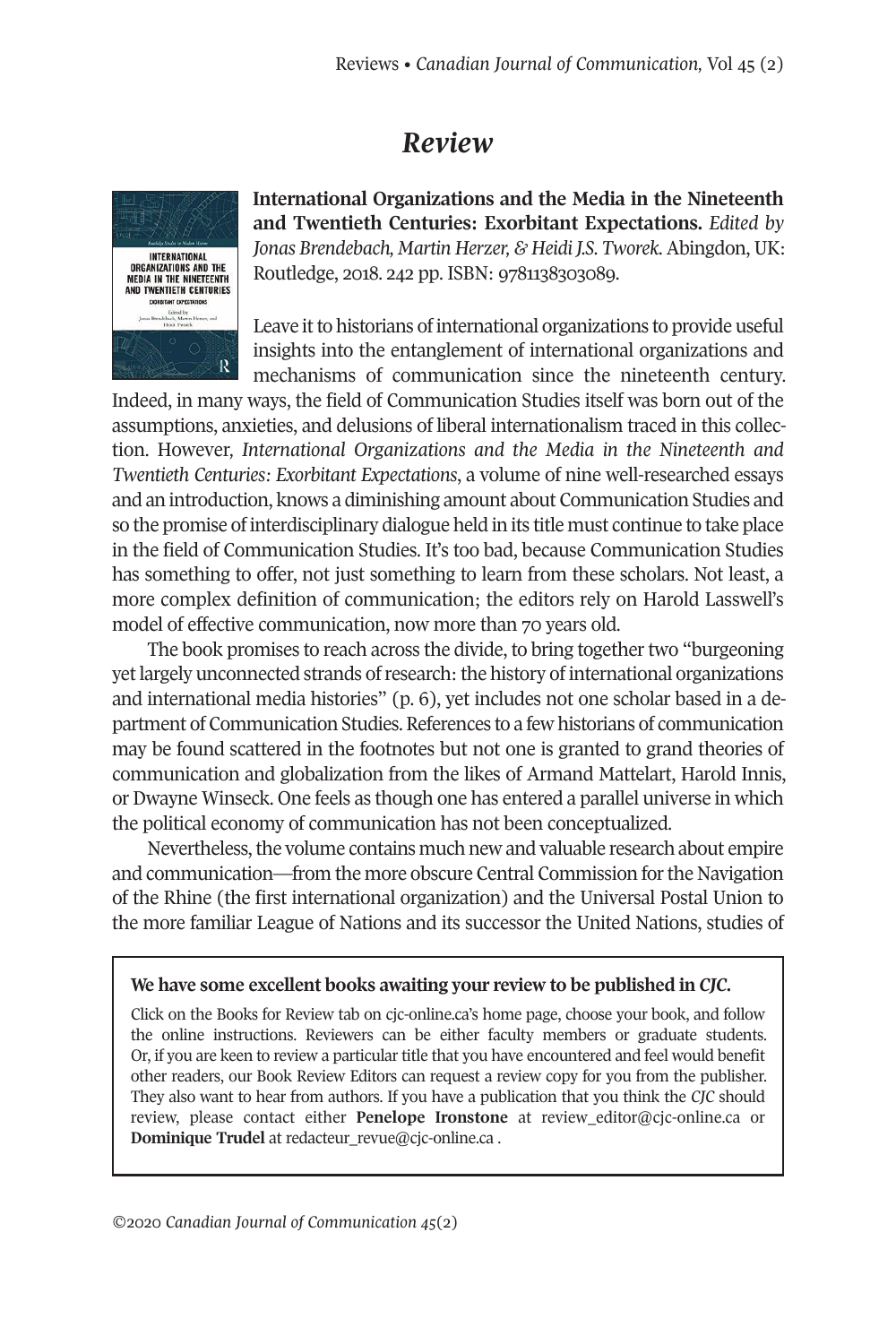which make up 70 percent of the book. Richard John's study of the British imagery superimposed onto stamps about the Universal Postal Union in the late nineteenth and early twentieth centuries offers a fascinating visual analysis of nationalism in a global network. Tomoko Akami's analysis of the League of Nations and its Tokyo office offers a less well-known perspective on the limits of propaganda for peace in the run up to the Second World War in Asia. David Allen tells the compelling story of the expensive and irrelevant League of Nations pavilion atthe New York World's Fairin 1939, built even though the agency was by then almost defunct.

The bulk of the collection relates to the United Nations and its agencies, such as UNESCO andUNEP, not surprising given the organization's mid-century establishment and commitment to media. Glenda Sluga, a leading scholar on international organizations, contributes an excellent essay on the close connection between the UN and Hollywood, especially during the first postwar decade. Sluga traces the activities of Hollywood moguls, such as Darryl F. Zanuck of Twentieth Century Fox, lobbying at the UN Conference on International Organization, held in San Francisco in 1945, for "world freedom of the screen, along with radio and the press" (p.142). However, communication scholars would be less likely to attribute this pressure to a "*confusion* of economic, political, and moral motivations" (p. 143, italics mine). She also traces the integration of the United Nations into Hollywood movie plots including, most famously, Hitchcock's *North by Northwest*.

Jonas Brendebach's meticulous history of the NWICO debates of the 1960s and 1970s makes an important contribution to the history of the entanglement of communication and development in UNESCO. He provides useful sketches of Wilbur Schramm, Daniel Lerner, and Everett Rogers' contributions to the American paradigm of communication-as-modernization, as well as James Dermot Halloran's influential alternative development thinking, with its focus on national self-determination and the right to communicate that would go on to be central in the *MacBride Commission Report* of 1978, of which he was co-author.

Monika Baár's research on the development of UNESCO's human rights-themed international years, beginning in 1959 with World Refugee Year, highlights the uneven process of decolonization at the agency. Conceived as a method of public diplomacy, the peak of year naming occurred in the late 1970s and early 1980s with declarations of international years of the woman (1975), the child (1979), and disabled persons (1981). Despite the affirmation of a new world economic and communication order by this time, the years still tended to presume solutions and funding to be supplied by the Global North for problems and poverty in the Global South. Baár makes a compelling argument that when the UN shifted to global mega-concert media events around 1980, it mirrored a shiftto a new communication strategy more closely aligned with commercial media platforms that saw donors as "consumers who needed to be entertained" (p. 192), in many ways an end run around the pushback against media imperialism.

The limits of international organizations in relation to both their expansive visions and their political and economic entanglements is a recurrent theme aptly reflected by the book's subtitle: "exorbitant expectations." Arthur Asseraf's chapter—to me,